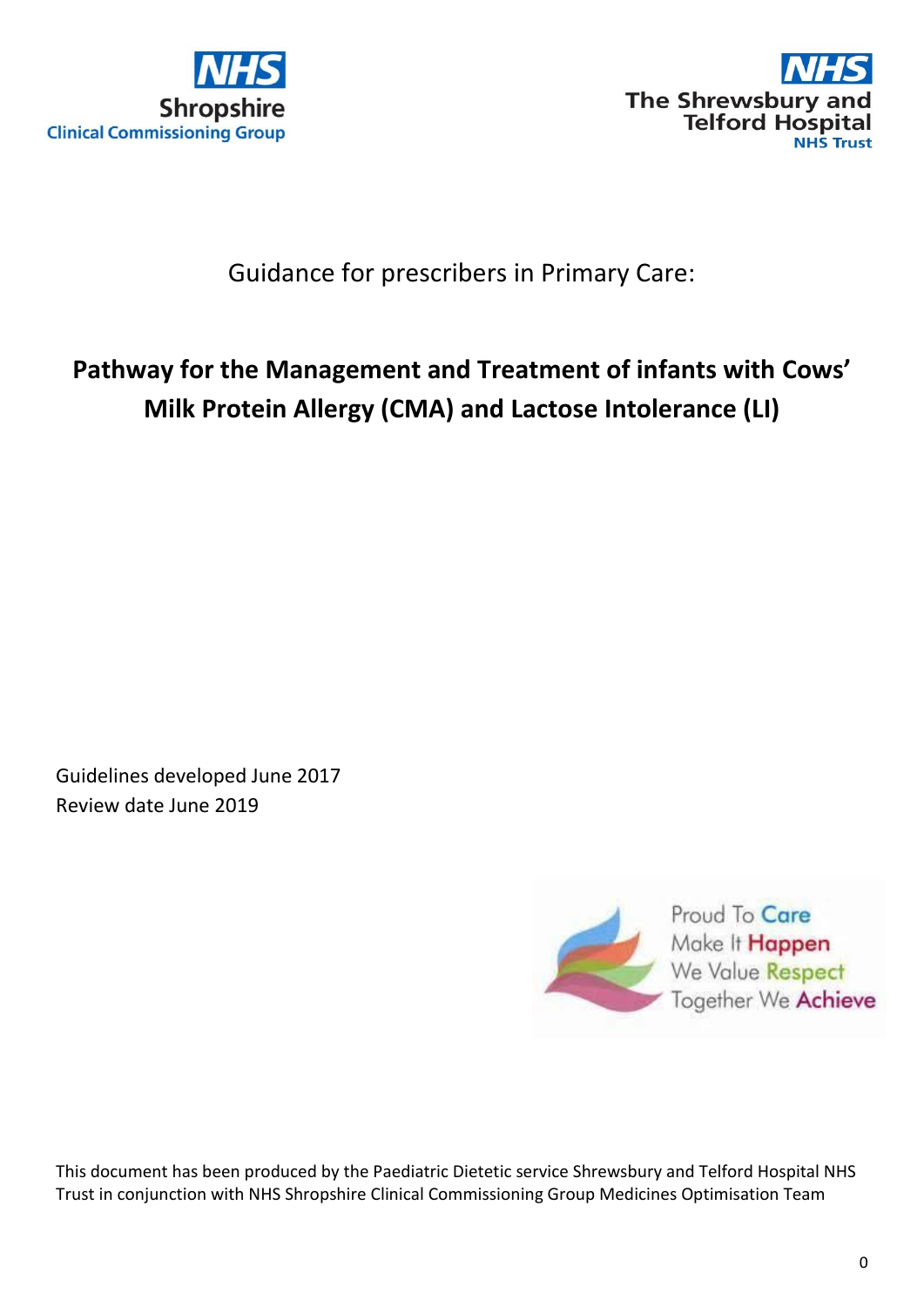# **Contents**

#### **1.0 Cows' Milk Protein Allergy (CMPA)**

- 1.1. Diagnosis of cows' milk protein allergy (CMPA)
	- 1.1.1 Summary table of common signs and symptoms of possible food allergies
		- 1.1.2 Algorithm summary to support appropriate diagnosis of suspected CMPA from MAP Guidelines

#### **2.0 Recommendations for breastfeeding and use of hypoallergenic milks in treatment of CMPA**

- 2.1 Definitions of milk alternatives
- 2.2 Hypoallergenic milks recommended for use within Shropshire CCG
- 2.3 Introduction hypoallergenic formula milks
- 2.4 Hypoallergenic Formula milk quantity recommendations

#### **3.0 Referral and monitoring recommendations**

- 3.1 Non IgE mediated CMPA, initial management and referral process
- 3.2 IgE mediated CMPA, initial management and referral process
- 3.3 Information for Health Visitors
- 3.4 Monitoring recommendations

#### **4.0 Milk alternatives**

- 4.1 Soya infant formula
- 4.2. Rice milk
- 4.3 Other alternative milks

#### **5.0 Lactose intolerance**

- 2.1 Introduction
- 2.2 Types of lactose intolerance
- 2.2.1 Secondary lactose intolerance
- 2.2.3 Primary lactose intolerance

#### **6.0 Gastro Oesophageal Reflux Disorder (GORD)**

#### **7.0 Vitamin D Recommendations**

#### **8.0 Contact details**

- 8.1 Paediatric Dietitians
- 8.2 Consultant Paediatricians

### **References**

#### **Appendices**

Appendix A: Definition of IgE and non IgE Appendix B: Dietetic Treatment Plan Appendix C: Neocate Products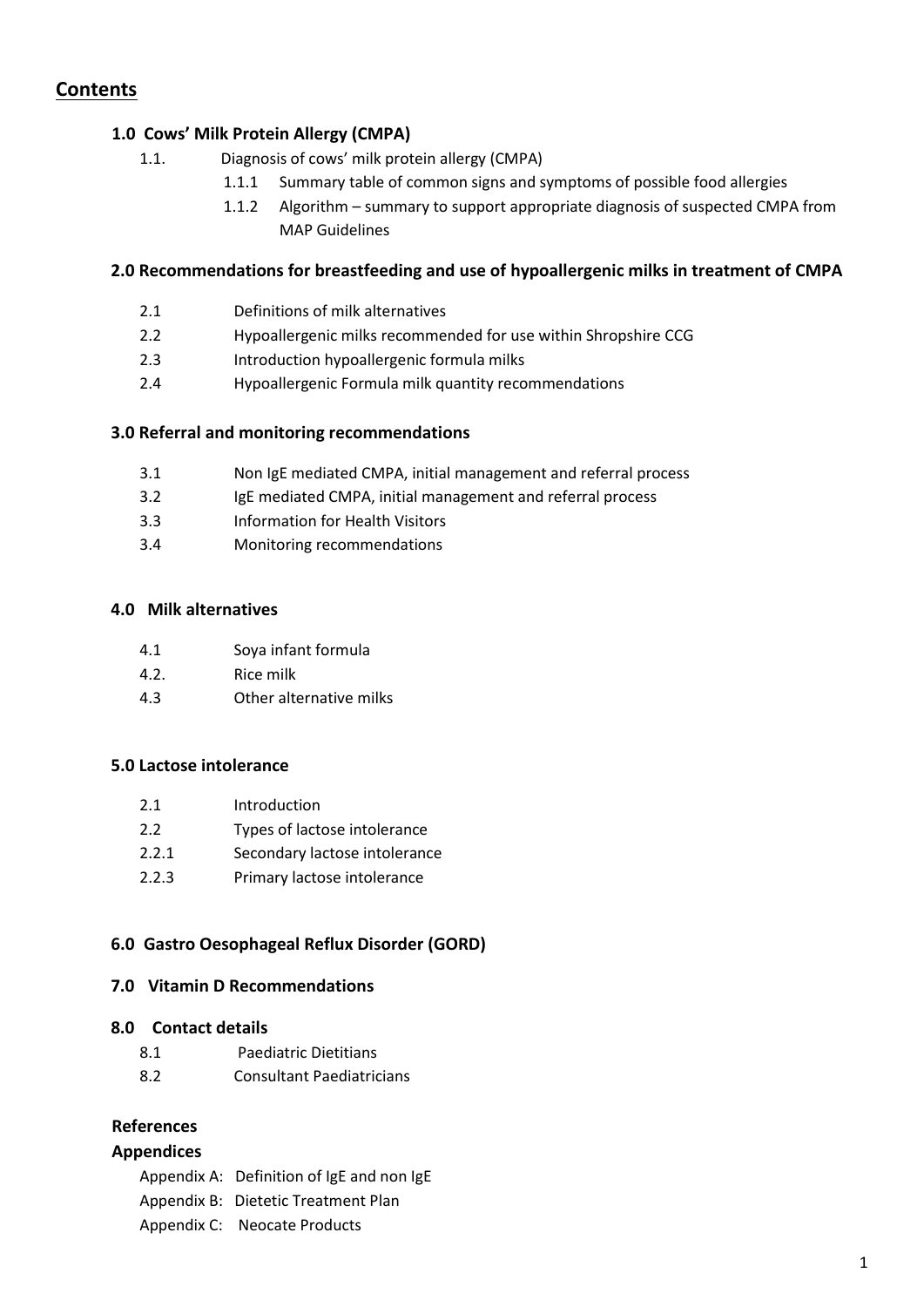# **1.0 Cows' Milk Protein Allergy**

# **Introduction:**

The intention of this document is to aid primary care prescribers and other members of the primary healthcare team in the diagnosis and management of infants and young children with mild to moderate non-IgE cows' milk protein allergies (CMPA).

# **Aims and objectives:**

- To provide a consistent approach to the management of mild to moderate non IgE CMPA in Shropshire and to provide evidence based support for diagnosis and management using the MAP Guidelines.
- To provide a clear and concise description of formula milks that are suitable for the treatment of infants with mild to moderate non IgE CMPA that are in line with the milks prescribed by the paediatric consultants at the Women's and Children's Centre at Princess Royal Hospital.
- To provide a pathway to assist in the diagnosis of CMPA that incorporates the resources from the MAP Guidelines.
- To provide a clear pathway and available literature for GPs and health care providers to support parents/carers at the time of diagnosis of CMPA.

# **Core knowledge documents used in the development of this pathway**:

Koletzko, S., Niggemann, B., Atato, A. (2012) 'Diagnostic Approach and management of Cows' milk Protein Allergy in Infants and Children: ESPGHAN GI Committee Practical Guidelines', JPGN, vol. 55, no.2, pp. 221-229

NICE (2011) Food Allergy in children and young people: Diagnosis and assessment of food allergy in children and

young people in primary care and community settings [online], https://www.nice.org.uk/guidance/CG116 , (last accessed 1 June 2017)

Please refer to the reference list at the back of this document for additional supporting documentation.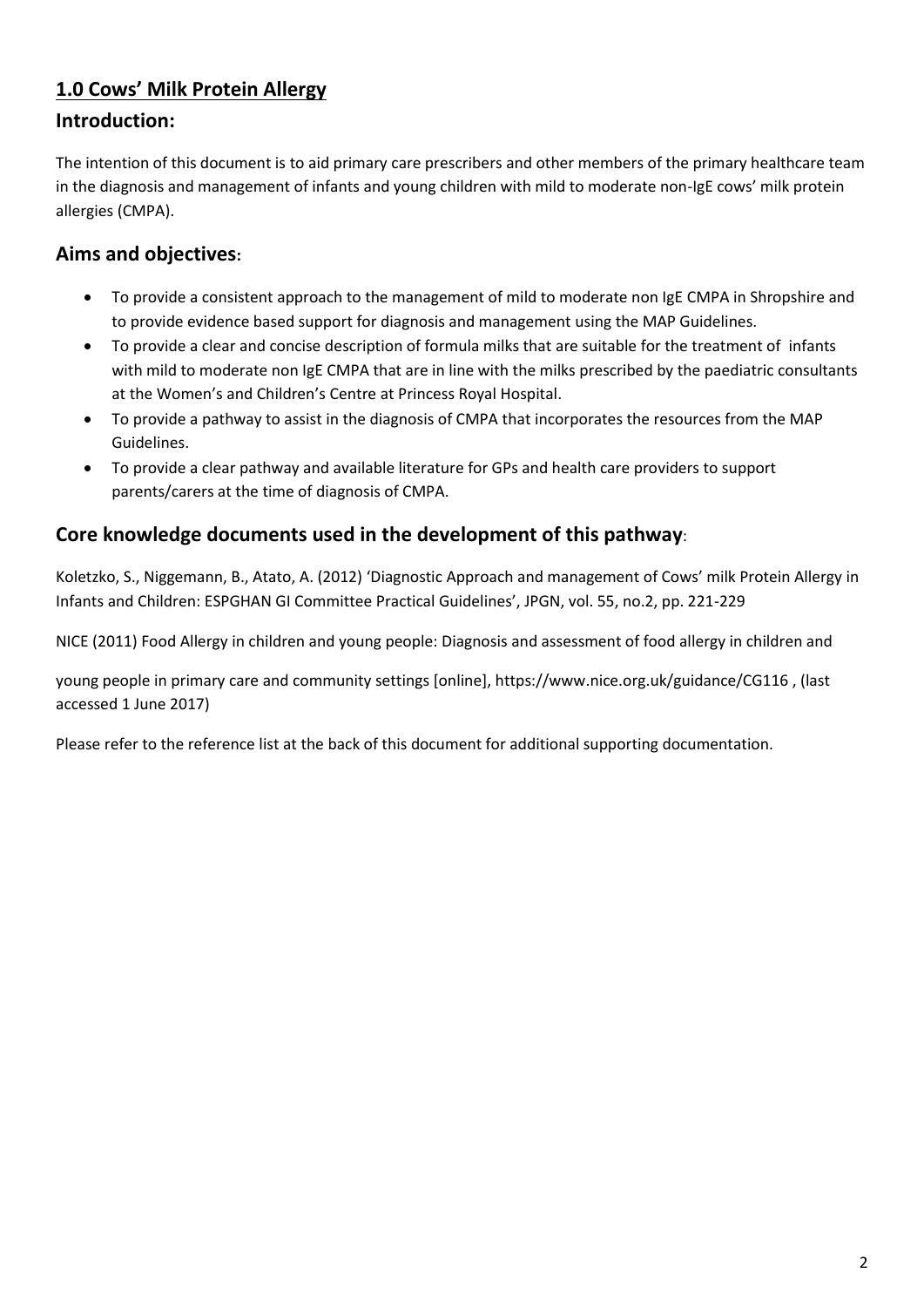# **1.1 Diagnosis of Cows' Milk Protein Allergy**

It is recommended to carry out an allergy focussed assessment of the child based on the NICE Clinical Guideline CG116 (2011), in order to determine the allergy and if it is IgE or non IgE mediated (see Appendix A for definitions of non IgE and IgE allergies).

The following documents are recommended for use to support with diagnosis and treatment options:

- [www.cowsmilkallergyguidelines.co.uk](http://www.cowsmilkallergyguidelines.co.uk/) (accessed May 2017)
- NICE, Cows' Milk Allergy in Children (summary) [https://cks.nice.org.uk/cows-milk-protein-allergy-in](https://cks.nice.org.uk/cows-milk-protein-allergy-in-children#!topicsummary)[children#!topicsummary](https://cks.nice.org.uk/cows-milk-protein-allergy-in-children#!topicsummary) (accessed May 2017)

The following table and algorithm summarise the signs and symptoms and treatment pathways for the two allergy types.

#### 1.1.1 Table 1: Summary of common signs and symptoms of possible food allergies

| Common signs and symptoms of possible food allergy                                                                                                                                                                                                         |                                                                                                                                                                                                                                                                                                                                                                                                                                                                                                     |  |
|------------------------------------------------------------------------------------------------------------------------------------------------------------------------------------------------------------------------------------------------------------|-----------------------------------------------------------------------------------------------------------------------------------------------------------------------------------------------------------------------------------------------------------------------------------------------------------------------------------------------------------------------------------------------------------------------------------------------------------------------------------------------------|--|
| IgE mediated allergy<br>Non IgE mediated allergy                                                                                                                                                                                                           |                                                                                                                                                                                                                                                                                                                                                                                                                                                                                                     |  |
| Reaction time and available testing diagnosis                                                                                                                                                                                                              |                                                                                                                                                                                                                                                                                                                                                                                                                                                                                                     |  |
| Reaction typically occurs within minutes of ingestion<br>$\bullet$<br>of a small amount of food.<br>Can be confirmed by RAST and skin prick test (SPT).                                                                                                    | Reaction may be delayed by up to several days.<br>Larger and repeated doses may be required<br>Difficult to define both clinically and medically as no<br>$\bullet$<br>specific testing available.                                                                                                                                                                                                                                                                                                  |  |
| <b>Skin symptoms</b>                                                                                                                                                                                                                                       |                                                                                                                                                                                                                                                                                                                                                                                                                                                                                                     |  |
| Pruritus<br>$\bullet$<br>Erythema<br>Acute urticarial - localised or generalised.<br>Acute angioedema - most commonly of the lips, face<br>and around the eyes.                                                                                            | <b>Pruritus</b><br>$\bullet$<br>Erythema<br>$\bullet$<br>Atopic eczema                                                                                                                                                                                                                                                                                                                                                                                                                              |  |
| <b>Gastrointestinal symptoms</b>                                                                                                                                                                                                                           |                                                                                                                                                                                                                                                                                                                                                                                                                                                                                                     |  |
| Angioedema of the lips, tongue and palate<br>$\bullet$<br>Oral pruritus<br>Nausea<br>Colicky abdominal pain<br>Vomiting<br>Diarrhoea.                                                                                                                      | Gastro - oesophageal reflux disease<br>$\bullet$<br>Loose or frequent stools<br>$\bullet$<br>Blood and /or mucus in stools<br>$\bullet$<br>Abdominal pain<br>$\bullet$<br>Infantile colic<br>$\bullet$<br>Food refusal or aversion<br>$\bullet$<br>Constipation<br>$\bullet$<br><b>Perianal redness</b><br>$\bullet$<br><b>Pallor and tiredness</b><br>Faltering growth in conjunction with at least one or<br>more gastrointestinal symptoms above (with or<br>without significant atopic eczema). |  |
| Respiratory symptoms (usually in combination with skin and/or gastrointestinal symptoms)                                                                                                                                                                   |                                                                                                                                                                                                                                                                                                                                                                                                                                                                                                     |  |
| Lower respiratory tract symptoms (cough, chest<br>$\bullet$<br>tightness, wheezing, or shortness of breath).<br>Upper respiratory tract symptoms (nasal itching,<br>$\bullet$<br>sneezing, rhinorrhoea, or congestion (with or<br>without conjunctivitis). | Lower respiratory tract symptoms (cough, chest<br>$\bullet$<br>tightness, wheezing, or shortness of breath)                                                                                                                                                                                                                                                                                                                                                                                         |  |
| Other symptoms                                                                                                                                                                                                                                             |                                                                                                                                                                                                                                                                                                                                                                                                                                                                                                     |  |
| Symptoms and signs of anaphylaxis or other systemic<br>allergic reactions<br>Note that the list in this table is not exhaustive, and the absence of these symptoms does not exclude food                                                                   |                                                                                                                                                                                                                                                                                                                                                                                                                                                                                                     |  |
| allergy. Adapted from NICE (2011) CG116                                                                                                                                                                                                                    |                                                                                                                                                                                                                                                                                                                                                                                                                                                                                                     |  |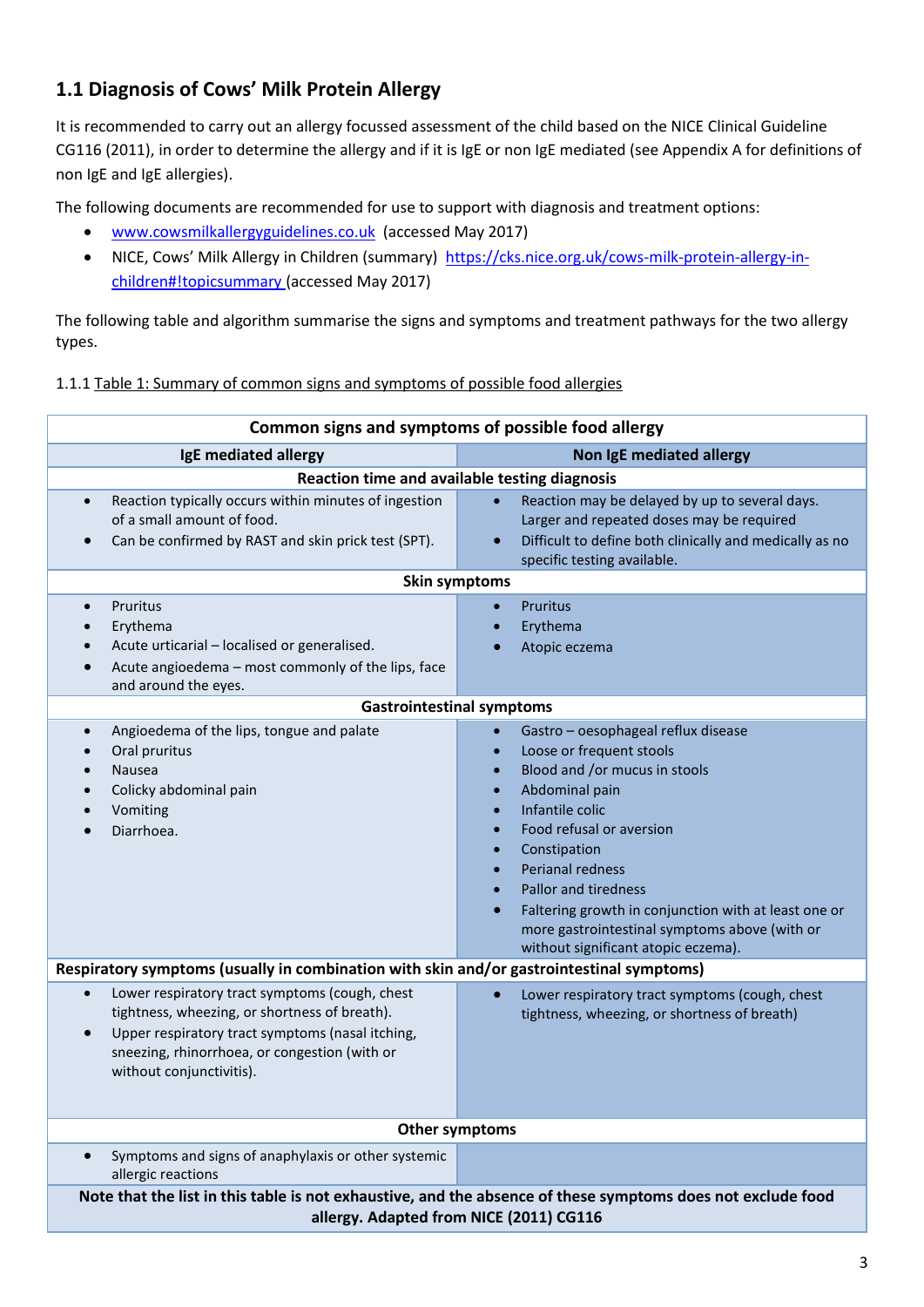# 1.1.2 Algorithm summary to support appropriate diagnosis of suspected CMA allergy from MAP guidelines

#### **MAP Guideline for Primary and Secondary Care use**

#### Suspected Cow's Milk Allergy (CMA) in the 1st Year of Life - having taken an Allergy-focused Clinical History

March 2015

| <b>Mild to Moderate</b><br>Non-IgE-mediated CMA                                                                                                       | <b>Severe</b><br><b>Non-IgE-mediated CMA</b>                                                                                                                               |                                                                                          | <b>Mild to Moderate</b><br>IgE-mediated CMA                                                                                                                                                                                  |
|-------------------------------------------------------------------------------------------------------------------------------------------------------|----------------------------------------------------------------------------------------------------------------------------------------------------------------------------|------------------------------------------------------------------------------------------|------------------------------------------------------------------------------------------------------------------------------------------------------------------------------------------------------------------------------|
| Mostly 2-72 hrs. after ingestion of<br>Cow's Milk Protein                                                                                             | Mostly 2-72 hrs. after ingestion of<br>Cow's Milk Protein                                                                                                                  |                                                                                          | Mostly within minutes of ingestion of<br>Cow's Milk Protein                                                                                                                                                                  |
| Formula fed, exclusively breast fed<br>or at onset of mixed feeding                                                                                   | Formula fed, exclusively breast fed<br>or at onset of mixed feeding                                                                                                        |                                                                                          | Mostly formula fed or at onset of mixed feeding<br>One or more of these signs or symptoms:                                                                                                                                   |
| One, or often, more than one<br>of these signs or symptoms:                                                                                           | One or more of these Severe and Persisting<br>signs or symptoms:                                                                                                           |                                                                                          | <b>Skin</b><br>Acute pruritus, erythema, urticaria,                                                                                                                                                                          |
| <b>Gastrointestinal</b><br>'Colic'<br>Vomiting - 'Reflux' - GORD<br>Food refusal or aversion                                                          | Gastrointestinal<br>Diarrhoea, vomiting, abdominal pain, food refusal<br>or food aversion, significant blood and/or mucus<br>in stools, irregular or uncomfortable stools. |                                                                                          | angioedema<br>Acute 'flaring' of atopic eczema<br>Gastrointestinal<br>Vomiting, diarrhoea, abdominal pain/colic                                                                                                              |
| Loose or frequent stools<br>Perianal redness<br>Constipation - especially soft stools,<br>with excessive straining                                    | +/-Faltering growth<br><b>Skin</b><br>Severe Atopic Eczema +/- Faltering Growth                                                                                            |                                                                                          | Respiratory<br>Acute rhinitis and/or conjunctivitis                                                                                                                                                                          |
| Abdominal discomfort, painful flatus<br>Blood and/or mucus in stools in an<br>otherwise well infant                                                   | Cow's Milk Free Diet<br><b>Amino Acid Formula</b><br>AAF                                                                                                                   | <b>Severe</b><br><b>IgE CMA</b>                                                          | Cow's Milk Free Diet<br>Extensively Hydrolysed Formula -- eHF                                                                                                                                                                |
| <b>Skin</b><br>Pruritus, erythema<br>Significant atopic eczema                                                                                        | Or-Advise exclusively<br>breast feeding mother<br>to exclude all Cows Milk                                                                                                 | <b>ANAPHYLAXIS</b><br>Immediate reaction<br>with severe.                                 | (Initial choice, but some infants may then need an<br>Amino Acid Formula - AAF trial if not settling)<br>Or-Advise exclusively breast feeding mother to<br>exclude all Cow's Milk Protein from her own diet                  |
| Respiratory<br>'Catarrhal' airway signs<br>(usually in combination with one or<br>more of the above signs or symptoms)                                | Protein from her own<br>diet and to take daily<br>Calcium (1000mg) and<br>Vitamin D (10mcg)<br>supplements                                                                 | respiratory and/or<br>CVS signs and<br>symptoms.<br>(Rarely a severe<br>gastrointestinal | and to take daily Calcium (1000mg) and Vit D<br>(10mcg) supplements<br>JgE testing needed.<br>If diagnosis confirmed (which may require a                                                                                    |
| Extensively Hydrolysed Formula - eHF<br>Or - Advise exclusively breast feeding<br>mother to exclude all Cow's Milk Protein<br>(CMP) from her own diet | Ensure:<br>Urgent referral to a<br>paediatrician with an<br>interest in allergy                                                                                            | presentation)<br><b>Emergency</b><br><b>Treatment</b><br>and                             | Supervised Challenge) - Follow-up with serial JgE.<br>testing and later planned and Supervised Challenge<br>to test for acquired tolerance<br>Dietetic referral required<br>If competencies to arrange and interpret testing |
| <b>See Management Algorithm</b>                                                                                                                       | Urgent dietetic referral                                                                                                                                                   | <b>Admission</b>                                                                         | are not in place - early referral to apaediatrician<br>with an interest in allergy - advised                                                                                                                                 |

Full guidelines can be found at www.cowsmilkallergyguidelines.co.uk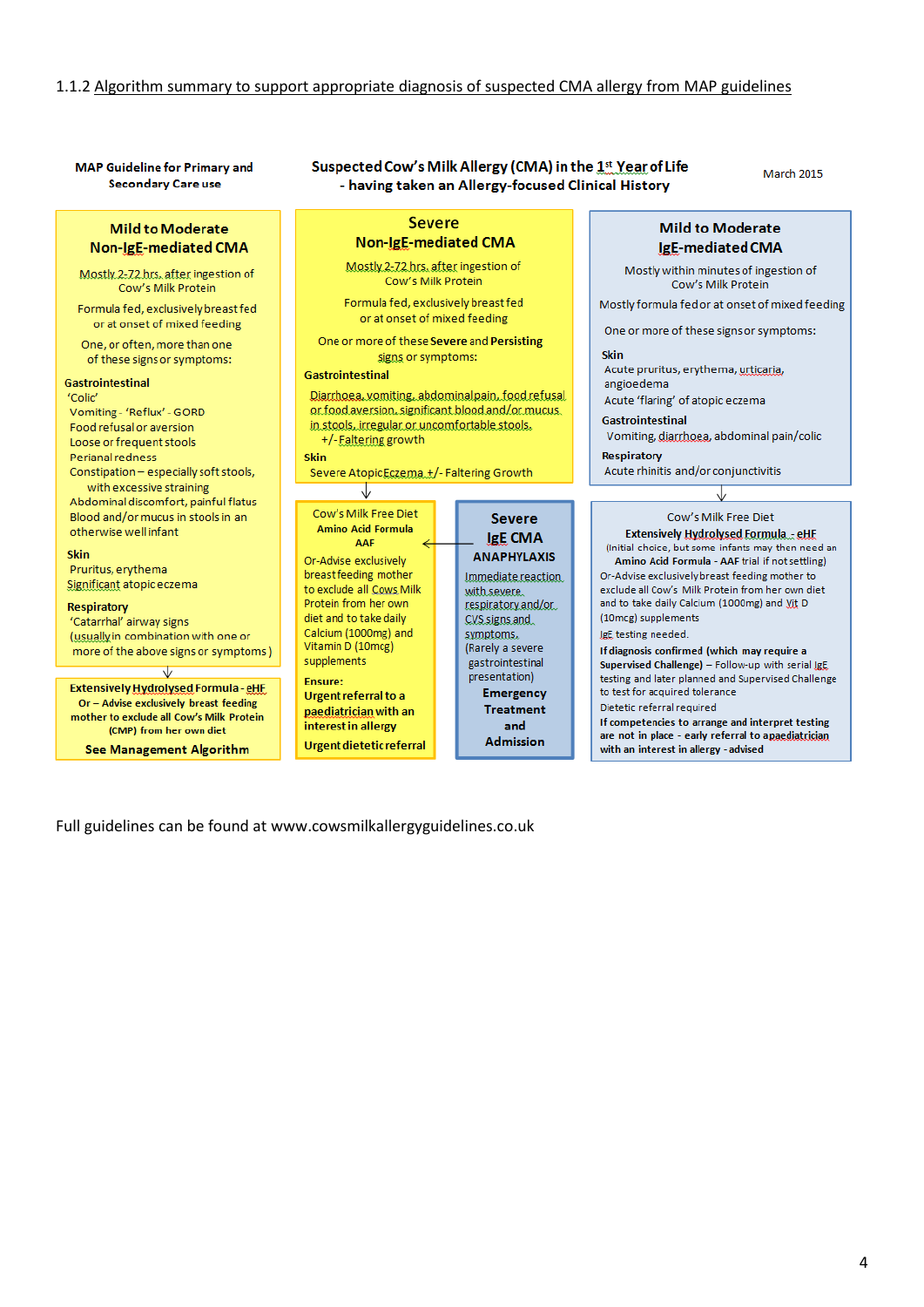# **2.0 Recommendations for breastfeeding and hypoallergenic milks in the treatment of CMPA**

The formula milks recommended in this document have been evaluated and selected by the SaTH paediatric dietitians as suitable alternative milks for the treatment of CMPA. They are also in line with products within Shrewsbury and Telford Hospital NHS Trust on diagnosis of CMPA.

# **2.1 Definitions of Milk alternatives**

## **Extensively Hydrolysed Formula (eHF)**

This type of formula is based on cows' milk protein and is either whey or casein based. **The proteins have been extensively hydrolysed** so that they are not recognised by the immune system and therefore will not trigger an allergic reaction in **most** infants. **These milks are recommended as a first line treatment in the majority of cases.**

# **Amino Acid based Formula (AAF)**

This type of formula contains 100% free amino acids and is considered to be non-allergenic . **These milks are recommended as second line treatment but may be used as a first line treatment in a small number of clinical cases if there are multiple allergies and if symptoms are severe.** 

**Refer to the MAP algorithm on page 3.**

| <b>FEED TYPE</b>                                | <b>Summary of Advice</b>                                                                                                                                                                                                                 |
|-------------------------------------------------|------------------------------------------------------------------------------------------------------------------------------------------------------------------------------------------------------------------------------------------|
| <b>Exclusively Breast fed</b><br><b>infants</b> | Always encourage continuation of breastfeeding.                                                                                                                                                                                          |
|                                                 | If symptoms are present with exclusively breast fed infants then advise the mother to                                                                                                                                                    |
|                                                 | eliminate dairy from her diet. She may require an OTC supplement that contains<br>1000mg calcium and 10ug (micrograms) of vitamin D.                                                                                                     |
|                                                 |                                                                                                                                                                                                                                          |
|                                                 | If a formula top up is required consider eHF as a trial for 1 month                                                                                                                                                                      |
|                                                 | No improvement of symptoms then consider an AAF for 1 month.<br>If symptoms are severe (as per MAP guidelines) use the AAF as a first line treatment.                                                                                    |
|                                                 |                                                                                                                                                                                                                                          |
| Mixed feeding/<br><b>Formula feeding</b>        | If child is breastfed, it is not recommended to eliminate dairy products from mothers'<br>diet if symptoms have presented on introduction of formula feed.<br>$\bullet$ eHF - trial for 1 month.                                         |
|                                                 | If no improvement of symptoms then consider an AAF for 1 month.                                                                                                                                                                          |
|                                                 | If symptoms severe (as per MAP guidelines) use the AAF as a first line<br>treatment.                                                                                                                                                     |
|                                                 | All patients should be referred to the paediatric dietetic service and if required, the Consultant Paediatricians. If<br>the child is not tolerating the first line treatment this will usually be changed by a member of the paediatric |
|                                                 | team.                                                                                                                                                                                                                                    |

## **Table 2: Summary of advice for breastfed infants and cows' milk formula fed infants**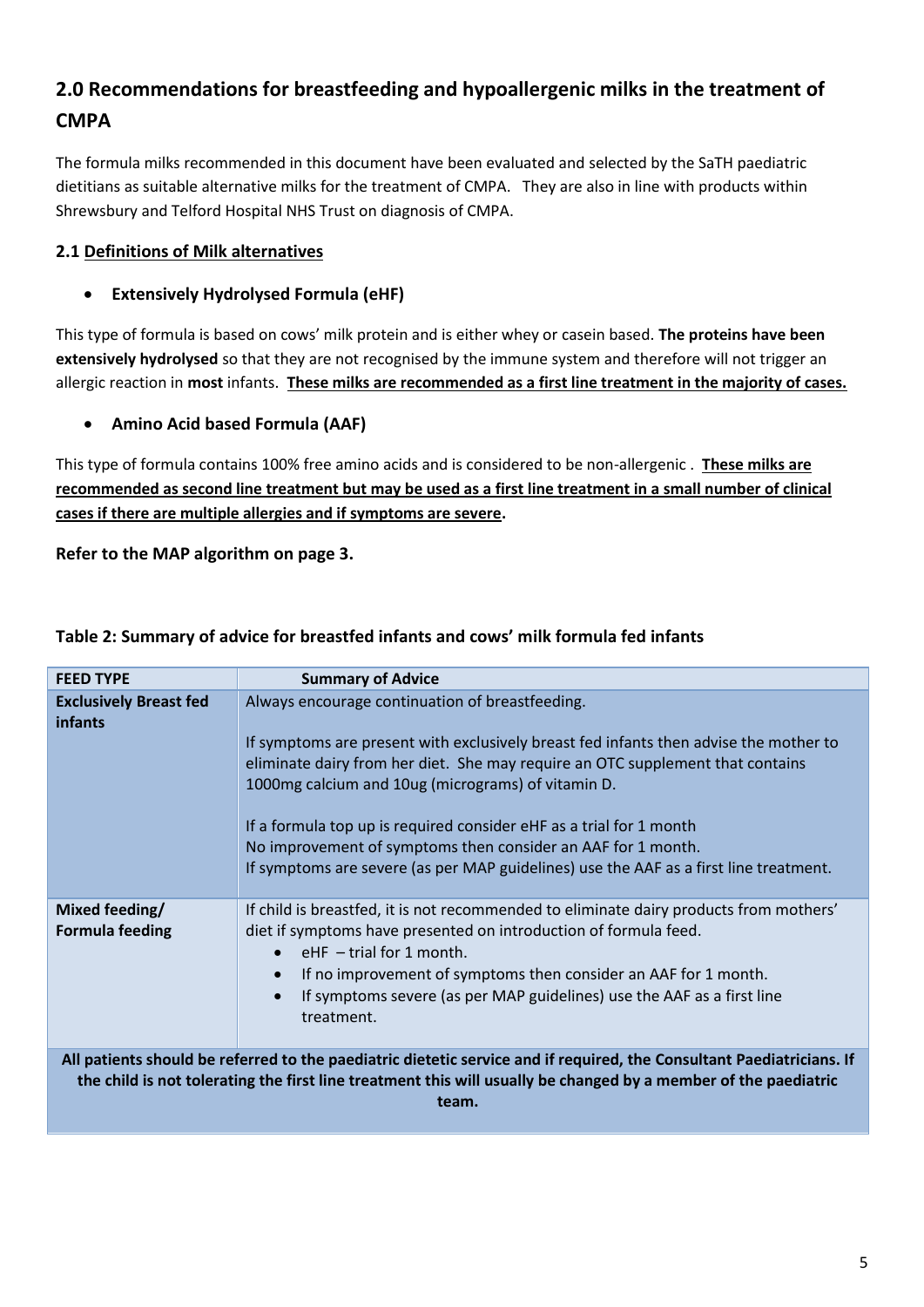# **2.3 Hypoallergenic Milks for use in Cows' Milk Protein Allergy**

# **Table 4: Hypoallergenic Formulas recommended for use within Shropshire CCG**

| <b>First line treatment* Extensively Hydrolysed Formula (eHF)</b>                                                                                |                                               |  |
|--------------------------------------------------------------------------------------------------------------------------------------------------|-----------------------------------------------|--|
| *In a small number of clinical cases where multiple allergies present or symptoms are severe, consider AAF as first line<br>treatment            |                                               |  |
| <b>Suggested products</b>                                                                                                                        |                                               |  |
| <b>Similac<sup>®</sup> Alimentum<sup>®</sup> (Abbott Nutrition)</b><br>Suitable from birth*                                                      |                                               |  |
| Lactose free, hydrolysed casein, contains 33% MCTs.                                                                                              |                                               |  |
| <b>SMA<sup>®</sup> Althera<sup>®</sup></b> (Nestle Health Science)                                                                               |                                               |  |
| Suitable from birth*                                                                                                                             | Lactose containing                            |  |
| Extensively hydrolysed whey, contains lactose (3.8g per 100ml), LCPs                                                                             | formulas are more<br>palatable and            |  |
| <b>Nutramigen<sup>™</sup> 1 with LGG<sup>®</sup></b> (Mead-Johnson Nutrition) $0 - 6$ months                                                     | therefore transition                          |  |
| Nutramigen <sup>™</sup> 2 with LGG <sup>®</sup> (Mead Johnson Nutrition) 6 months plus*                                                          | onto eHF milk can be                          |  |
| Lactose free, hydrolysed Casein, LCPs, Contains probiotic Lactobacillus rhamnosus GG                                                             | more successful with<br>$infants > 6$ months  |  |
| Cow & Gate Pepti Junior ®                                                                                                                        |                                               |  |
| Suitable from birth*                                                                                                                             |                                               |  |
| Hydrolysed whey. Clinically nil lactose. Contains 50% MCTs                                                                                       |                                               |  |
| <b>Second line treatment Amino Acid Formula (AAF)</b>                                                                                            |                                               |  |
| Not to be used as first line treatment for CMPA unless multiple allergies present or severe IgE mediated allergy diagnosed                       |                                               |  |
| Suggested products                                                                                                                               |                                               |  |
| <b>SMA<sup>®</sup> Alfamino<sup>®</sup> (Nestle Health Science)</b><br>Suitable from birth*                                                      |                                               |  |
| Contains free amino acids, 24.4% MCT                                                                                                             | *Prescribed milks from<br>each section should |  |
| Nutramigen <sup>™</sup> Puramino <sup>®</sup> (Mead-Johnson Nutrition)<br>Suitable from birth*                                                   | not routinely be<br>prescribed for children   |  |
| Contains free amino acids, 33% MCTs                                                                                                              | over 2 years' old unless<br>requested and     |  |
| Neocate <sup>®</sup> LCP (Nutricia)                                                                                                              | monitored via                                 |  |
| Suitable from birth*                                                                                                                             | specialist teams                              |  |
| Contains free amino acids. Suitable from birth onwards. $0 - 12$ months                                                                          |                                               |  |
| Milks are listed in price order; there is no specific clinical preference in each section. The description of the milks is taken<br>from the BNF |                                               |  |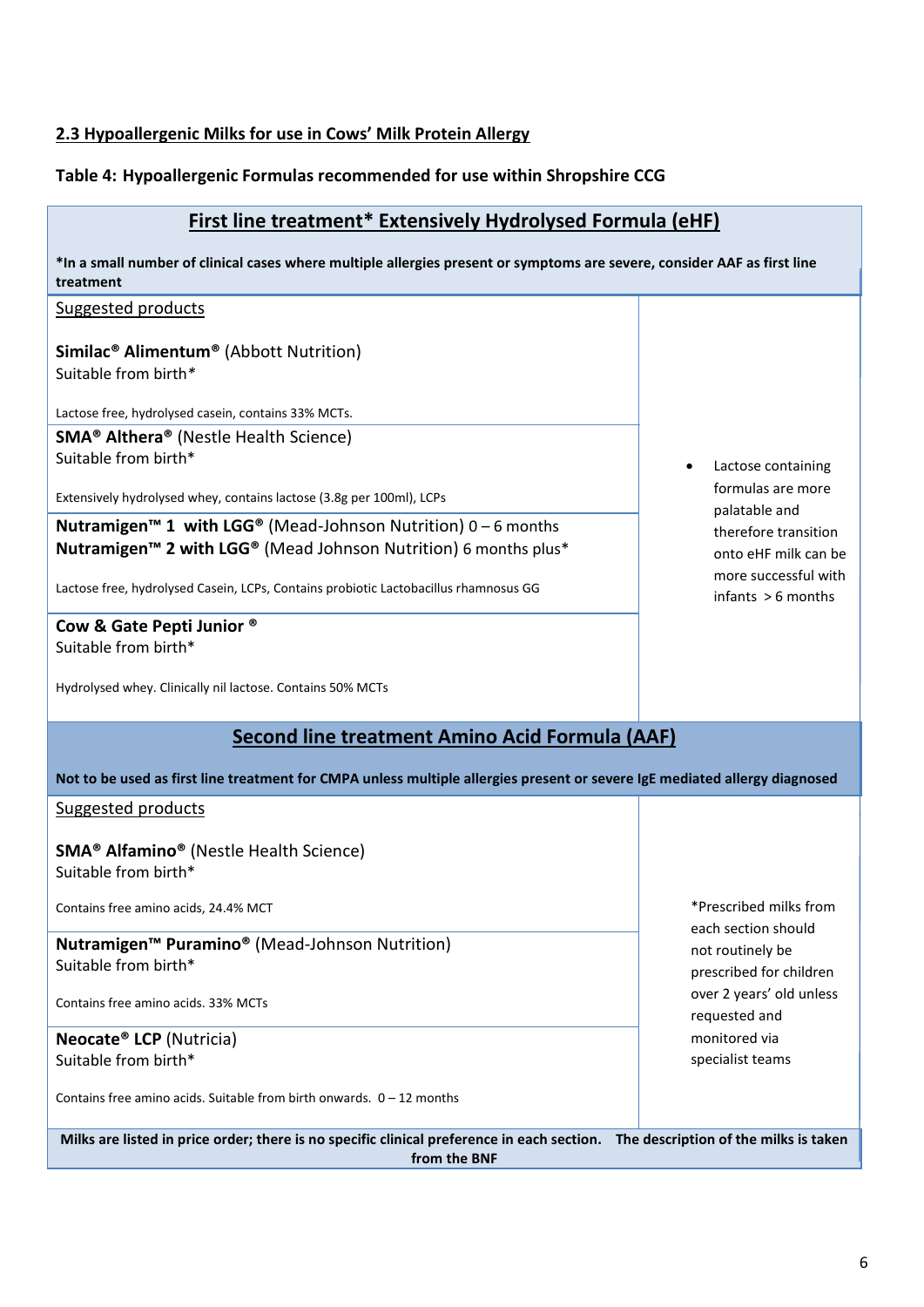# **2.4 Introduction of Hypoallergenic Formula Milks**

The formulas may be found to have an unpleasant taste and it may take several days for the infant / child to accept them. Please use the following table to support the introduction of hypoallergenic milks.

|                                                                                                                                                                                                               | <b>Adjust to infants usual</b><br>quantity | <b>Expressed breast</b><br>milk/formula | eHF or AAF      |
|---------------------------------------------------------------------------------------------------------------------------------------------------------------------------------------------------------------|--------------------------------------------|-----------------------------------------|-----------------|
| Day 1                                                                                                                                                                                                         | 5oz bottle                                 | 40z                                     | 1 <sub>oz</sub> |
| Day 2                                                                                                                                                                                                         | 5oz bottle                                 | 3oz                                     | 20z             |
| Day 3                                                                                                                                                                                                         |                                            | 2oz                                     | 3oz             |
| Day 4                                                                                                                                                                                                         |                                            | 1 <sub>oz</sub>                         | 4oz             |
| Day 5                                                                                                                                                                                                         |                                            | 0                                       | 5oz             |
| If there is resistance from the infant to progress through the stages the mother can increase the increments on a 2 daily basis/every other<br>day to promote better acceptance of the formula by the infant. |                                            |                                         |                 |

#### **Table 3: Example introduction of eHF and AAF from expressed breast milk or cows' milk formula milk**

## **2.5 Quantity recommendations**

These are approximate requirements. If an infant is requiring substantially fewer tins or is requiring substantially more tins of formula for their age refer to the dietitian to review the patients' dietary/allergy status.

| Table 5: Suggested quantities for prescribable milks used in diagnosed CMPA |  |  |
|-----------------------------------------------------------------------------|--|--|
|-----------------------------------------------------------------------------|--|--|

| Guide to quantities of formula required |                                                                                                                                                                                              |  |
|-----------------------------------------|----------------------------------------------------------------------------------------------------------------------------------------------------------------------------------------------|--|
| $0 - 3$ months                          | $7 - 9 \times 400$ g tins/month                                                                                                                                                              |  |
| $4 - 6$ months                          | $11 - 13 \times 400$ g tins/per month                                                                                                                                                        |  |
| $7 - 12$ months                         | $7 - 13 \times 400$ g tins/ month                                                                                                                                                            |  |
| $1 - 2$ years                           | 7 x 400g tins/month                                                                                                                                                                          |  |
| Up to 10 years                          | For Neocate Active/Advance and Neocate Junior see Appendix C<br>These are products which should be initiated by a specialist only. Quantities to be<br>set and reviewed by specialist teams. |  |

# **60 – 75% of children outgrow their CMPA by the age of 2 years.**

**Ongoing prescriptions for children over 2 years old should only be issued if specifically requested and regularly monitored via paediatric dietitians or consultants.**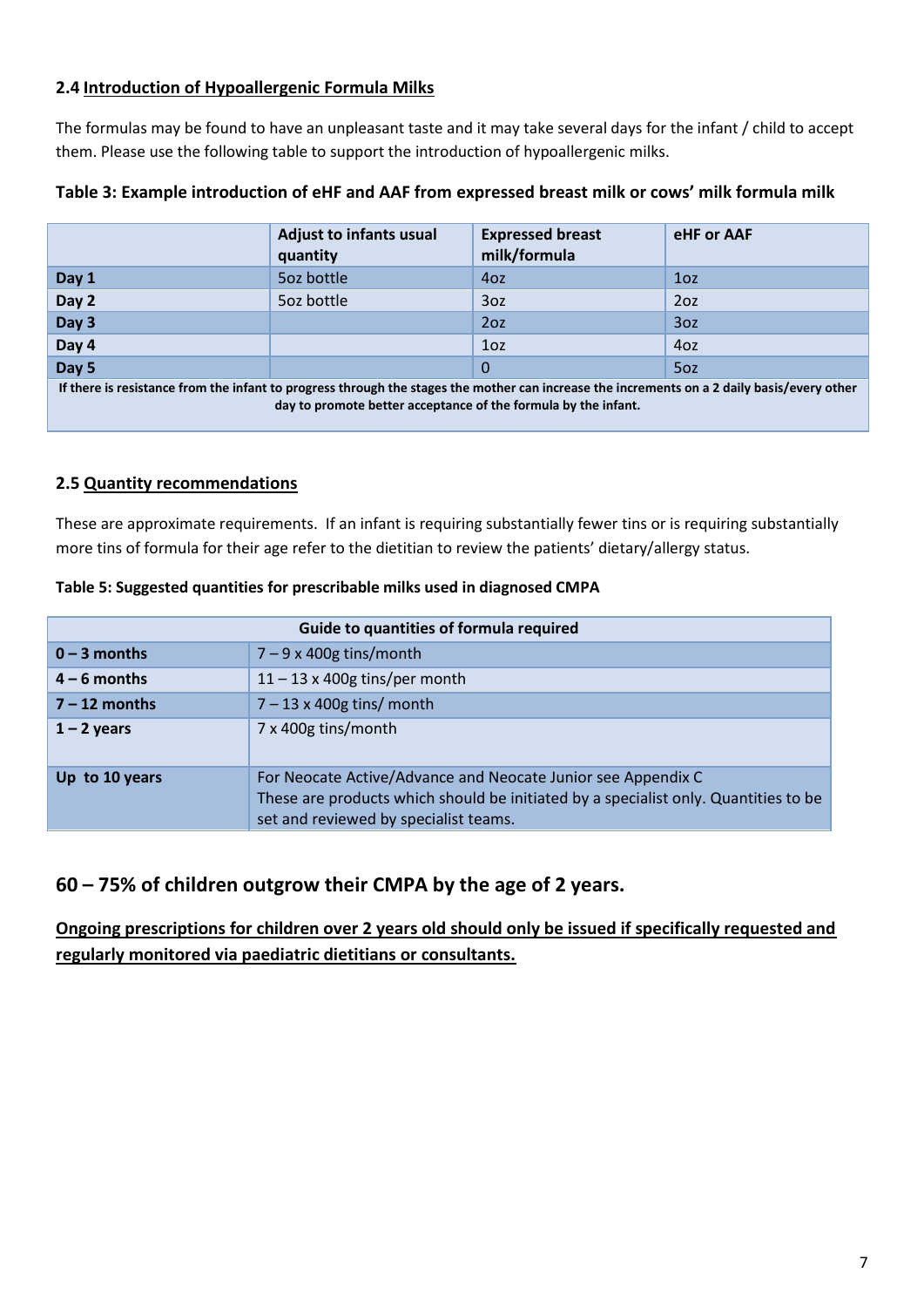# **3.0 Referral and monitoring recommendations**

# **3.1 Non IgE mediated Cows' Milk Protein Allergy initial management and referral process**

**Mild to moderate non IgE CMPA can be managed within the primary care setting under the guidance of a paediatric dietitian.** 

# **For a suspected non IgE mediated CMPA:**

- Commence infants on the appropriate milk **(if child is not exclusively breast fed).** An eHF will be suitable for most infants from this group - see table 4 on page 6 for recommendations.
- Prescription volumes will depend on the child's age. Refer to table 5 on page 7 for further information.
- Refer to the SaTH Paediatric Dietetic Service. Patients will either be seen as a one to one in a clinic setting or offered a place on one of the CMPA group talks.

Refer the child to SaTH Consultant Paediatricians if any of the following apply:

- Faltering growth in combination with one or more gastrointestinal symptoms (loose stools/vomiting)
- One or more severe delayed reactions
- Significant atopic eczema where multiple or if cross-reactive food allergies are suspected by the parent or carer
- Persisting parental suspicion of food allergy (especially in children with difficult or perplexing symptoms) despite a lack of supporting history
- A clinical suspicion of multiple food allergies

NICE (2015) Cows' Milk Protein Allergy – summary

If you require further assistance with diagnosis and medical management please contact the paediatricians.

## **3.2 IgE mediated Cows' Milk Protein Allergy initial management and referral process**

#### **For a suspected IgE mediated CMPA you need to**:

- Commence infant on the appropriate milk **(if child is not breastfed)**. Use the MAP algorithm to determine if an eHF or AAF is required (refer to table 3 for recommendations).
- Prescription volumes will depend on the child's age. Refer to table 5 on page 9 for further information.
- Refer to Consultant Paediatricians at SATH for further allergy tests.
- Refer to the SATH Paediatric dietetic service for further dietary support.
- **Reintroduction of dairy in this group should be managed in a clinical environment where emergency treatment can be carried out if necessary.**

Contact details for SaTH services can be found on page 13. Dietetic treatment plans are explained in Appendix B.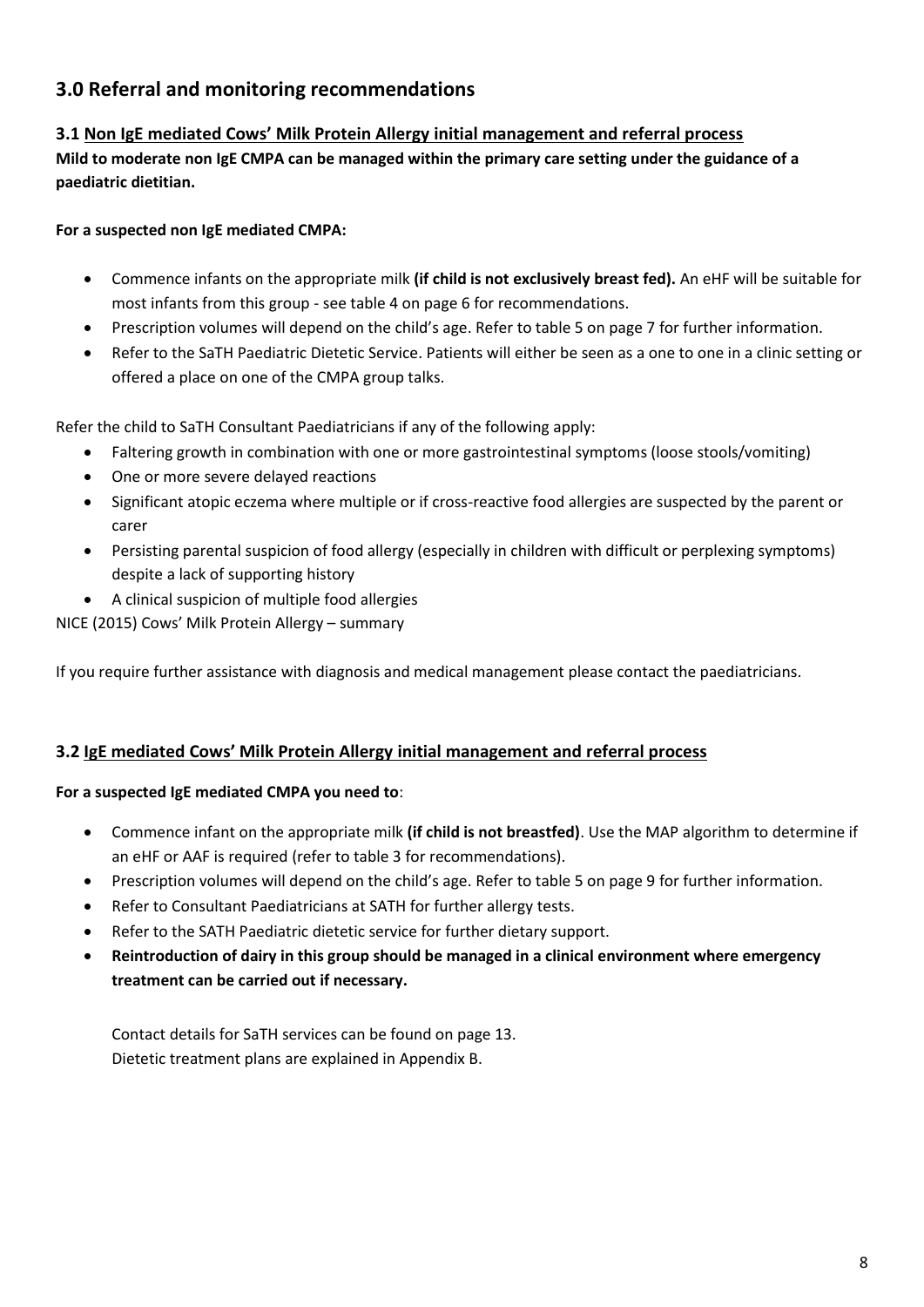# **3.3 Information for Health Visitors**

If you suspect CMPA advise referral to the GP for an allergy focused assessment. If CMPA has been diagnosed by the GP, ensure that a referral has been made to the paediatric dietetic service and that the mother is following a dairy and mammalian milk free diet with appropriate supplementation (if breastfeeding) or that the infant has been commenced on the appropriate milk (see table 4 page 6).

### **3.4 Monitoring and review recommendations**

#### **See dietetic intervention in Appendix 1:**

Consider if the patient meets any of the following:

- Patient is more than 2 years old.
- Formula been prescribed for more than 1 year.
- Products supplied in tins in 28 days are more than suggested in table 5.
- Patient drinking or eating any cows' milk or eating cows' milk products.
- Patient is not being managed by a dietitian.

**Action**: If any of the above apply, a referral is required to the paediatric dietitians at SaTH to check the adequacy of the child's diet and to initiate weaning onto a diet containing cows' milk where appropriate.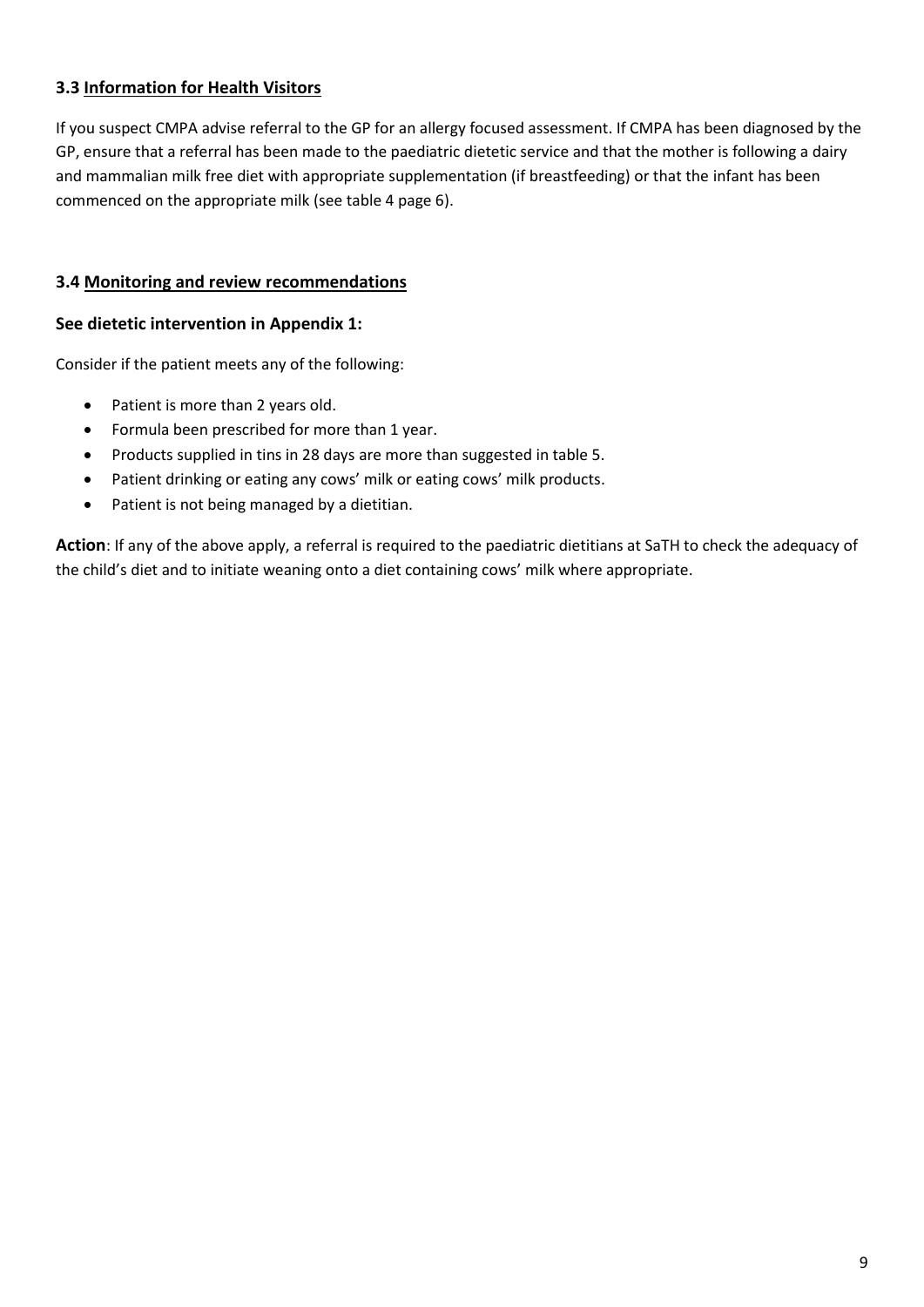# **4.0 Milk alternatives**

# **4.1 Soya infant formula**

#### **Soya infant formulas are not routinely recommended for use in CMPA due to the following:**

- Soya formulas are not recommended for the treatment of CMPA in infants < 6 months due to the content of phyto - oestrogens.
- The Department of Health's Chief Medical Officer advised doctors that soya-based infant formulas should not be the first choice in the management of infants with proven cows' milk sensitivity, lactose intolerance, galactokinase deficiency or galactosemia, and that they should only be used in exceptional circumstances to ensure adequate nutrition (DH, 2004). Visit COT statements and position papers at <https://cot.food.gov.uk/committee/committee-on-toxicity/cotstatements#s>(accessed May 2017) for additional information.
- There is also potential risk of cross reactivity to soya protein when used in the treatment of Cow's Milk Protein Allergy:

| IgE mediated CMPA                                                                                          | Non IgE mediated CMPA |  |
|------------------------------------------------------------------------------------------------------------|-----------------------|--|
| Approximately 18%                                                                                          | Approximately 40%     |  |
| There are concerns regarding the concentration of phytates, aluminium and phyto - oestrogens in soya milk. |                       |  |

If parents wish to use soya formula they can purchase the following brands at most supermarkets/pharmacies or online. Parents need to be made aware that soya formulas are sweeter and therefore good dental hygiene should be exercised. **Ensure that the potential risks of use of soya products as outlined above have been discussed with parents.**

| Soya Formulas to purchase OTC or from supermarkets (do not issue on FP10 prescription) |                                                                                             |  |
|----------------------------------------------------------------------------------------|---------------------------------------------------------------------------------------------|--|
| $6 - 12$ months                                                                        | <b>SMA Wysoy</b>                                                                            |  |
|                                                                                        | Cow and Gate Infasoy: due to be discontinued.                                               |  |
| 1 years $-$ 3 years+                                                                   | Alpro Growing up milk – ready made milk fortified with key nutrients for children aged 1-3  |  |
|                                                                                        | years.                                                                                      |  |
| $1+$ years                                                                             | Any branded or supermarket equivalent that is unsweetened.                                  |  |
|                                                                                        | Choose non organic as organic versions are not fortified with calcium. These products are   |  |
|                                                                                        | not routinely fortified with nutrients as per the specifically formulated 'Growing Up Milk' |  |
|                                                                                        | option.                                                                                     |  |

#### **4.2 Rice milk**

There are particular concerns about rice milks which can contain high levels of arsenic. The current recommendation from the Food Standards Agency (2009) state:

"The agency advises against the substitute of breast milk, infant formula or cows' milk by rice drinks for toddlers and young children. This is both on nutritional grounds and because such substitution can increase their intake of inorganic arsenic, which should be kept as low as possible. If toddlers and young children  $(1 - 4.5 \text{ years})$  consume rice drinks instead of breast milk infant formula or cows' milk the agency estimates that their intake of inorganic arsenic could be increased by up to four fold." Visit Committee on Toxicity statement and position papers at <https://cot.food.gov.uk/sites/default/files/cot/ArsenicStatement.PDF> (accessed May 2017).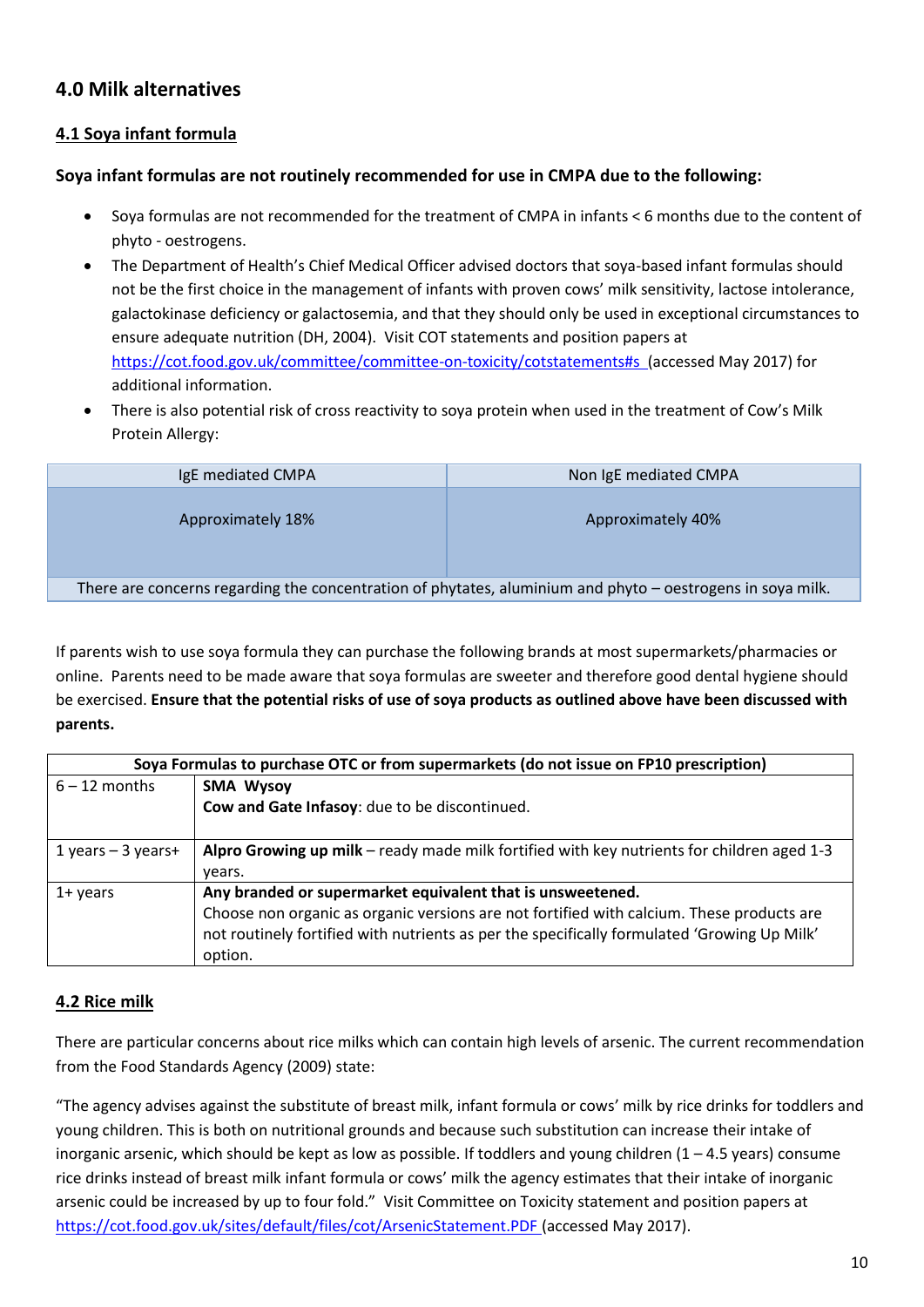# **4.3 Other alternative milks**

There are a range of other alternative milks that are available such as: almond milk, coconut milk, oat milks etc. These milks are not suitable for infants or toddlers as a milk substitute because of the low calorific content. They are suitable as an alternative for cooking only along with an eHF or AA or Soya formula as a drinkable substitute.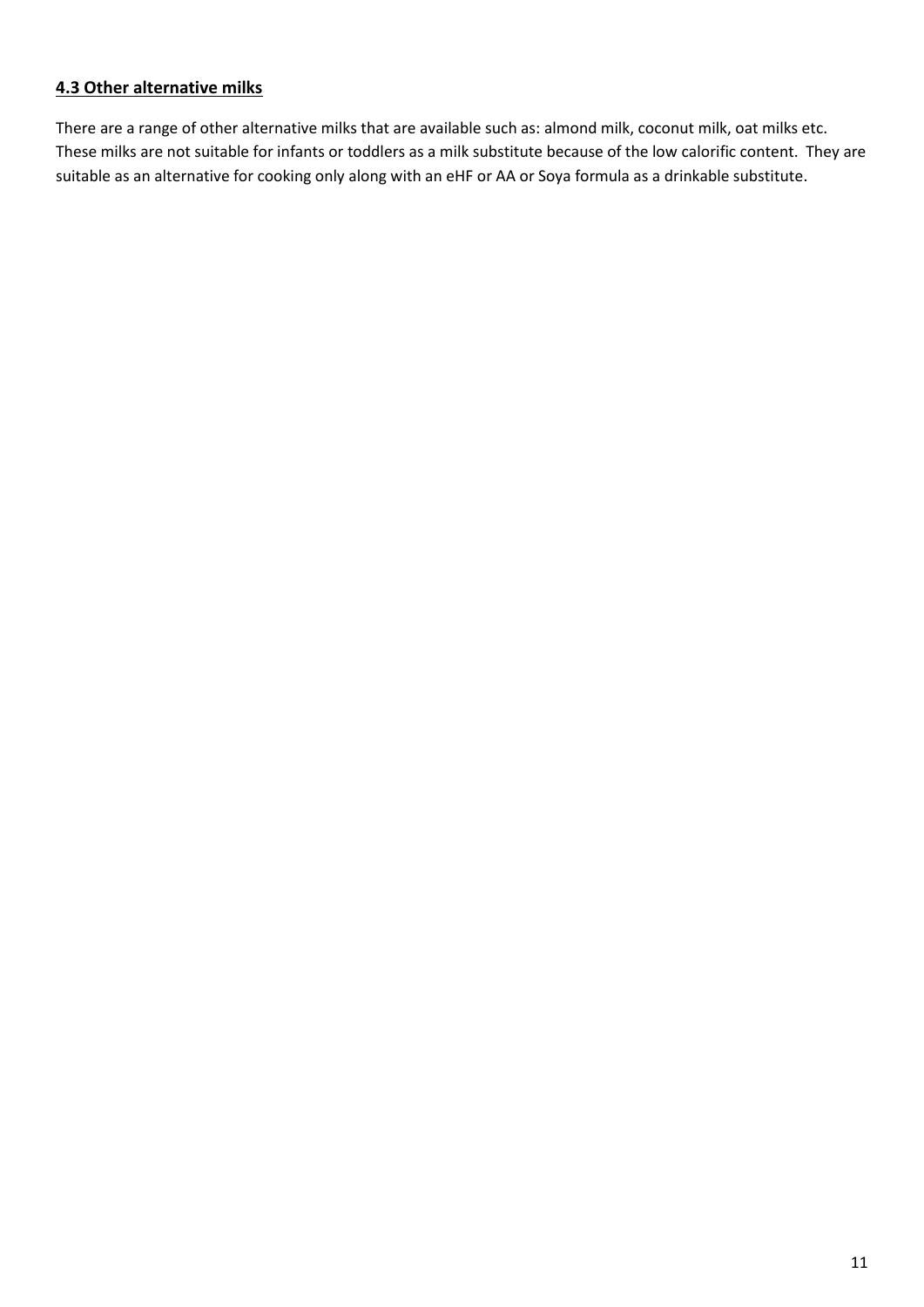# **5.0 Lactose intolerance**

# **5.1 Introduction**

True lactose intolerance is due to a deficiency of the enzyme lactase. It is not an allergy and is a separate condition to Cows' Milk Protein allergy.

Confusion between the two conditions likely occurs due to treatment involving the removal of dairy products from the diet.

Lactose is a disaccharide sugar found exclusively in milk and milk products. Absorption is dependent on lactase, which is an enzyme found in the small intestine.

#### **2.1.2 Signs and symptoms of lactose intolerance**

Symptoms are transient and usually secondary to GI insult (e.g. rotavirus infection). Symptoms can include;

| Diarrohea                         | • Abdominal bloating                 |
|-----------------------------------|--------------------------------------|
| • 'Frothy' stools                 | • Excessive flatulence               |
| • Colic which persisting >2 weeks | • Perianal redness and irritation    |
| Vomiting                          | • Possible damage to perianal tissue |

## **5.2 Types of lactose intolerance**

#### **5.2.1 Secondary Lactose Intolerance**

This occurs following insult or injury to intestinal mucosa (for example, acute gastroenteritis). It is a temporary condition that will resolve once the intestinal mucosa heals. **It is the most common form of lactose intolerance in the UK, particularly in babies and young children.**

Secondary lactose intolerance may also occur secondary to other enteropathies (e.g. Coeliac Disease) where intestinal damage has resulted in reduced levels of lactase in the duodenum.

## **5.2.2 Primary Lactose Intolerance**

This occurs due to a reduced ability to produce the enzyme lactase and does not usually present until later childhood or adulthood.

Other reasons for lactose intolerance include;

- Congenital lactase deficiency; an extremely rare autosomal recessive disorder where there is minimal, no nil lactase activity. Symptoms emerge (usually intractable diarrhoea) once milk or lactose formula has been introduced (typically intractable diarrhoea).
- Developmental lactase deficiency; may occur in babies who are born prematurely (<34 weeks gestation). This improves naturally once the intestine matures.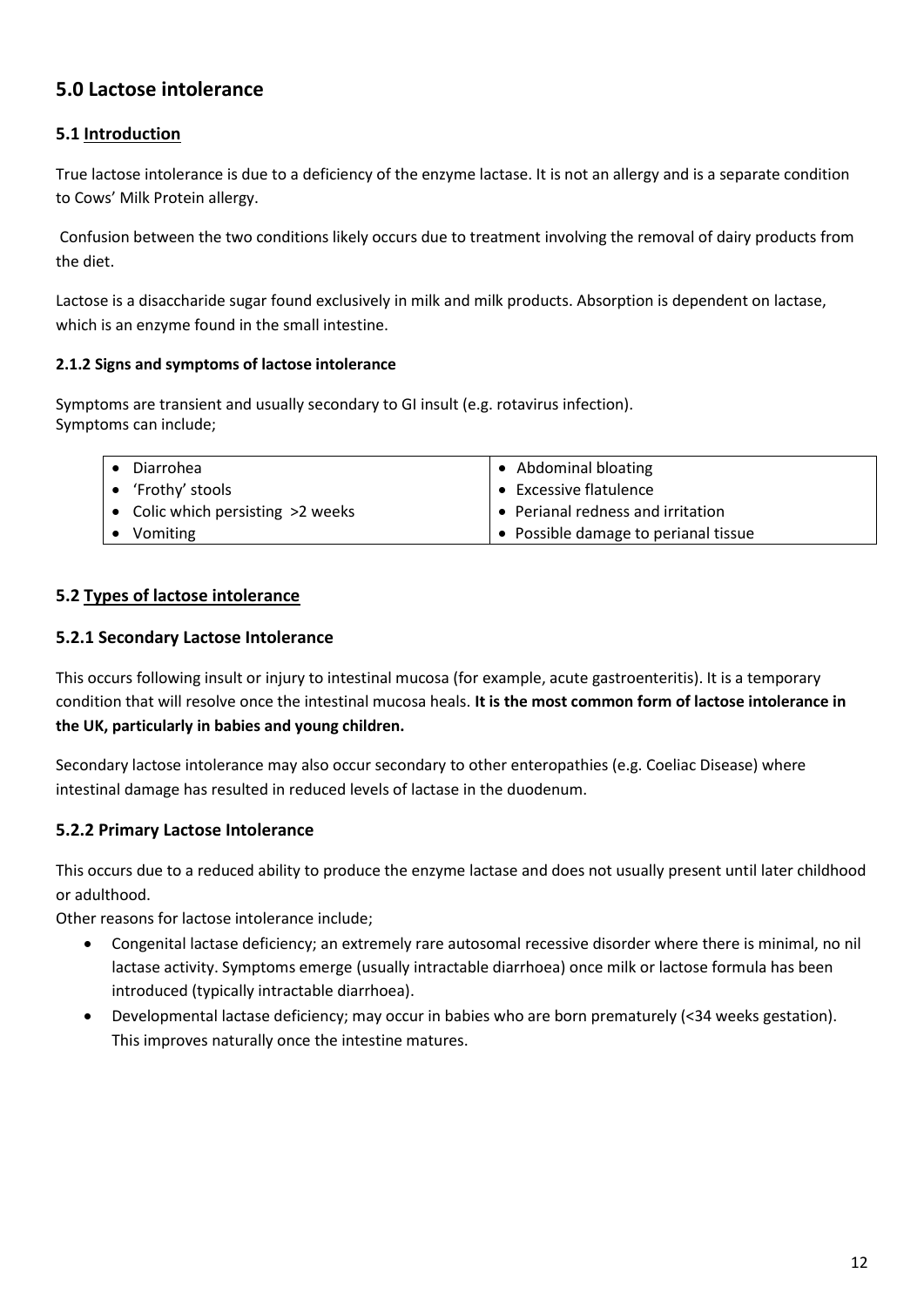## Table 6: Spectrum of Conditions Associated with Lactose Intolerance

| <b>Condition</b>                                                                                                   | <b>Key Points</b>                                                                                                                                                                                                       | <b>Recommended Plan</b>                                                                                                                                    |
|--------------------------------------------------------------------------------------------------------------------|-------------------------------------------------------------------------------------------------------------------------------------------------------------------------------------------------------------------------|------------------------------------------------------------------------------------------------------------------------------------------------------------|
| Congenital lactase deficiency*                                                                                     | Extremely rare, characterised by<br>faltering growth and intractable<br>diarrhoea as soon as milk is<br>introduced. Life threatening due to<br>dehydration & electrolyte losses.                                        | Strict lifelong lactose free diet<br>required.<br>Urgent referral to secondary<br>care if condition suspected.                                             |
| Primary Lactose intolerance (lactase<br>non-persistence)*                                                          | Rare in children under 2 -3 years of<br>age. Common worldwide but<br>significant differences linked to ethnic<br>origin. Gradual loss of lactase with<br>age.                                                           | Reduced lactose containing diet<br>necessary, based on individual<br>levels of tolerance.                                                                  |
| Secondary Lactose Intolerance<br>(post injury to intestinal muscosa)<br>Most likely diagnosis in primary care      | Following an acute gastroenteritis<br>infection due temporary intestinal<br>injury with loss of lactase. At risk<br>infants are under 3 months or children<br>that are malnourished.                                    | 6 - 8 week exclusion of lactose,<br>using an over the counter (OTC)<br>LF formula (see list) then<br>introduce normal formula in<br>graduated amounts.     |
| Secondary LI due to CMPA and other<br>enteropathies (chronic acquired<br>lactase deficiency i.e. coeliac disease)* | If no recent episode of gastroenteritis,<br>or unable to regrade onto normal<br>infant formula post GI illness, immune<br>-related enteropathy most likely<br>cause, e.g. Cows' Milk Allergy (CMA),<br>coeliac disease. | Take an allergy focused clinical<br>history.<br>If CMA is likely, undertake a 4<br>week exclusion trial of cows'<br>milk using a hypoallergenic<br>formula |

**Table adapted from: What do we know about Lactose? Dr Lisa Wadell, 2015.**

\*Conditions most likely to be managed by a Consultant Paediatrician and/or Paediatric Dietitian.

## **5.3 Recommendations for the treatment of Secondary Lactose Intolerance in Primary Care**

| Recommendations for treatment of secondary lactose intolerance in Primary Care:                                               |                                                                                                         |                                                                                                                                 |
|-------------------------------------------------------------------------------------------------------------------------------|---------------------------------------------------------------------------------------------------------|---------------------------------------------------------------------------------------------------------------------------------|
| If infant breast fed:                                                                                                         | If infant formula fed:                                                                                  | If infant has been weaned:                                                                                                      |
| Advise mother to purchase<br>$\overline{\phantom{a}}$<br>Lactase enzyme drops (e.g.<br>Colief).<br>Suggested dose 4 drops per | Advise parent/guardian to<br>$ \,$<br>purchase Low Lactose<br>Formula from<br>supermarket/pharmacies or | Avoid solids and liquids<br>$\blacksquare$<br>containing lactose.<br>If child >12 months old,<br>readily available Lactose Free |
| feed for 4-8 weeks or until<br>can be gradually withdrawn<br>without return of symptoms                                       | online:<br><b>Aptamil Lactose Free</b>                                                                  | milks (e.g. Arla Lactofree) are<br>suitable as a milk<br>replacement.                                                           |
|                                                                                                                               | <b>SMA LF (SMA Nutrition)</b>                                                                           | Offer referral to paediatric<br>$\sim$<br>dietitian for further support                                                         |
|                                                                                                                               | <b>Enfamil O'Lac (Mead -</b><br>Johnson)                                                                | if required.                                                                                                                    |

# **Lactose Free formulas are included as part of the Shropshire CCG 'Self Care' policy and should not be provided on FP10 prescription**

Vouchers as part of the 'Healthy Start' Scheme are redeemable against the suggested lactose free infant formulas

## **Duration of treatment**

- Lactose should be reintroduced after an avoidance diet of 4-8 weeks: gradually reintroduce usual formula or weaning of lactase enzymes with breastfeeding.
- In some cases, symptoms may last between 3-6 months
- If symptoms ongoing longer term, refer to Consultant Paediatrician and/or paediatric dietitian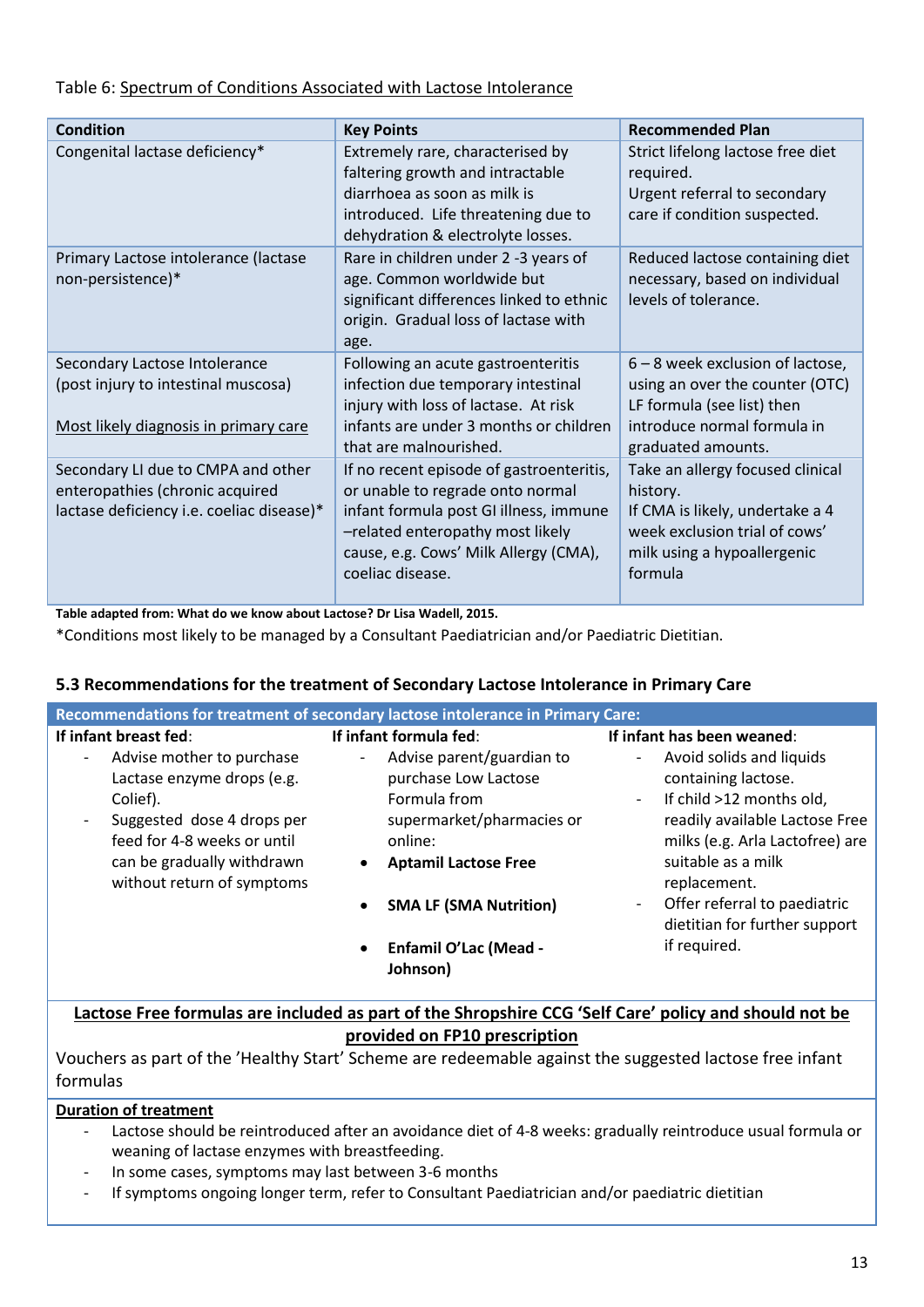# **6.0 Gastro Oesophageal Reflux Disease**

Gastro-oesophageal reflux (GORD) is when the gastric contents of the stomach migrates into the oesophagus. Recommended guidelines for the diagnosis and management: NICE - Gastro-oesophageal reflux disease in children and young people: diagnosis and management. <https://www.nice.org.uk/guidance/ng1>

# **7.0 Vitamin D Recommendations**

All adults and children over the age of 1 year should consider taking a daily supplement containing 10 micrograms (400IU) of Vitamin D.

All babies under 1 year should be given a daily supplement of 8.5 – 10 micrograms (340 – 400IU) unless they have more than 500mls of fortified formula milk per day. This is advised to be purchased OTC or via Healthy Start schemes.

When advising on a vitamin supplement be aware of any pre - existing allergies, seek advice from a paediatric dietitian if necessary.

For further information visit:

[www.bda.uk.com/foodfacts/vitaminD.pdf](http://www.bda.uk.com/foodfacts/vitaminD.pdf)

<https://cks.nice.org.uk/vitamin-d-deficiency-in-children>

# **8.0 Contact details**

8.1 Shrewsbury and Telford Hospital Paediatric Dietetic Service:

Please make referrals to the paediatric dietitians at

Shrewsbury and Telford NHS Trust Apley Castle Apley Telford TF1 6TF Phone: 01952 641222 To speak to a paediatric dietitian 01952641222 Ext 5677

8.2 Shrewsbury and Telford Hospital Consultant Paediatricians

Please make referrals to the following address, or via TRAQs Consultant Paediatricians Shrewsbury and Telford NHS Trust Apley Castle Apley Telford TF1 6TF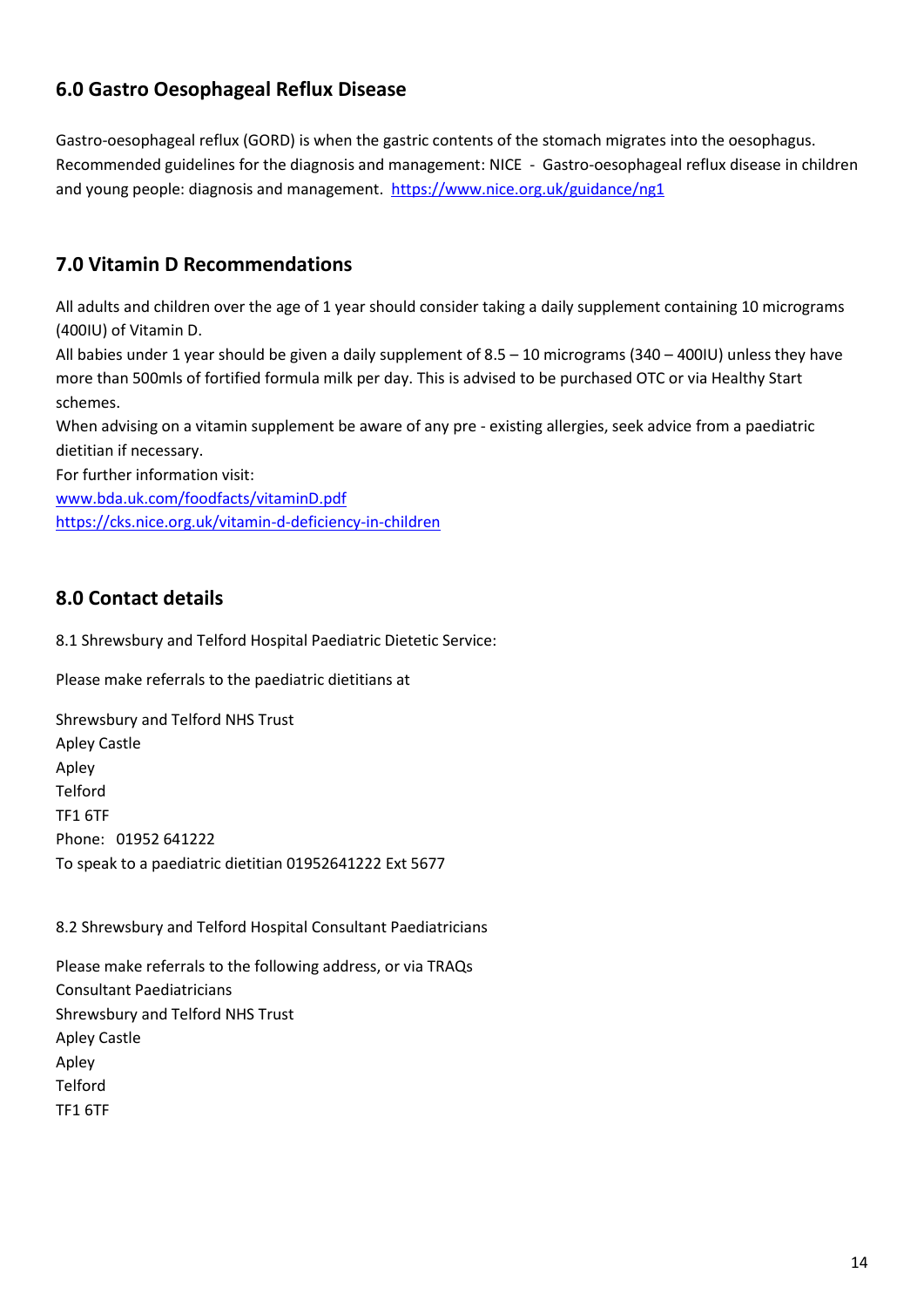# **References**

The British Dietetic Association (2003) 'Paediatric group position statement on the use of soya protein for infants', *Journal of Family Healthcare,* vol. 13, no. 4, p. 93

Committee On Toxicity (2017) *COT Statement on Arsenic* [online], [https://cot.food.gov.uk/cotstatements/cotstatementsyrs/cot-statements-2016/statement-on-potential](https://cot.food.gov.uk/cotstatements/cotstatementsyrs/cot-statements-2016/statement-on-potential-risks-from-arsenic-in-the-diet-of-infants-aged-0-to-12-months-and-children-aged-1-to-5-years)[risks-from-arsenic-in-the-diet-of-infants-aged-0-to-12-months-and-children-aged-1-to-5-years](https://cot.food.gov.uk/cotstatements/cotstatementsyrs/cot-statements-2016/statement-on-potential-risks-from-arsenic-in-the-diet-of-infants-aged-0-to-12-months-and-children-aged-1-to-5-years) , (last accessed 1 June 2017)

Food Standards Agency (2009) *Arsenic in rice* [online][, https://www.food.gov.uk/science/arsenic-in-rice](https://www.food.gov.uk/science/arsenic-in-rice) , (last accessed 15 May 2017)

Koletzko, S., Niggemann, B., Atato, A. (2012) 'Diagnostic Approach and management of Cows' milk Protein Allergy in Infants and Children: ESPGHAN GI Committee Practical Guidelines', *JPGN*, vol. 55, no.2, pp. 221- 229

NICE (2011) *Food Allergy in children and young people: Diagnosis and assessment of food allergy in children and young people in primary care and community settings* [online], <https://www.nice.org.uk/guidance/CG116> , (last accessed 1 June 2017)

NICE (2015) *Cows' milk protein allergy in children* [online][, https://cks.nice.org.uk/cows-milk-protein](https://cks.nice.org.uk/cows-milk-protein-allergy-in-children)[allergy-in-children](https://cks.nice.org.uk/cows-milk-protein-allergy-in-children) , (last accessed 1 June 2017)

Vandenplas, Y., Brueton, M., Dupont, C. (2007) 'Guidelines for the diagnosis and management of Cows' milk Protein Allergy in Infants', *Arch Dis Child*, vol. 92, pp. 902-908

Waddell, L. (2015) 'What do we know about lactose?' CN, vol. 15, no. 6, Dec 2015 / Jan 2016

Document produced by:

| Elizabeth Bainbridge RD                 | <b>Wendy Ballard RD</b>          |
|-----------------------------------------|----------------------------------|
| <b>Medicines Optimisation Dietitian</b> | Paediatric Dietitian             |
| NHS Shropshire CCG                      | Shrewsbury and Telford NHS Trust |
| <b>William Farr House</b>               | Princess Royal Hospital          |
| Mytton Oak Road                         | Apley Castle, Apley              |
| Shrewsbury                              | Telford                          |
| 01743 277557                            | 01952 641222 ext 5677            |
|                                         |                                  |

With acknowledgement to NHS Cumbria Clinical Commissioning Group

This document has been approved and verified by the Consultant Paediatricians at Shrewsbury and Telford NHS Hospital Trust.